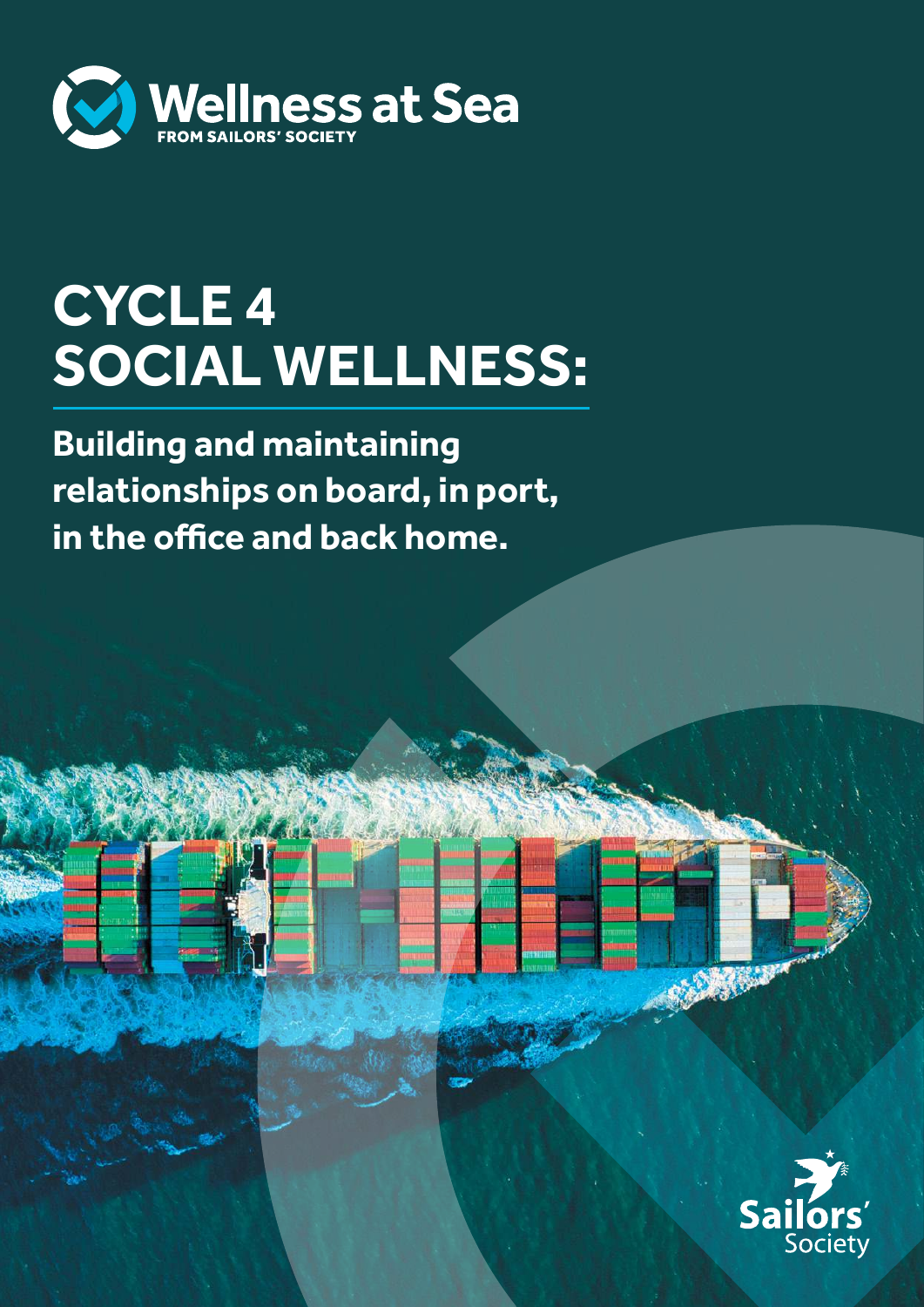

### **WELCOME TO WELLNESS AT SEA CYCLE 4: WEEKS 10-12**

Dear Friend,

I trust you are doing very well.

In Cycle 4 of the Awareness Campaign, we'll be focusing on social wellness - how we interact with others. It includes the pursuit of harmony in your family, community and work environment. It is about understanding your own attitude, perceptions and frame of reference when dealing with others.

Communication, handling conflict and managing diversity are things we all do on a daily basis. They are seemingly simple actions to which we rarely give a second thought but, in reality, we fail at them all too often.

During this cycle, our ask is simple - we want you to reflect on three aspects of your life:

- How you communicate
- How you handle conflict
- How you manage diversity

**ELVICTOR<br>GROUP INC.** 

Below, we've given you some advice and activities on these three areas to help you reflect on your perceptions, attitudes and frame of reference. The challenge is probably bigger than you think: make some time to think about how you handle these issues day-to-day. Think about your relationships with those working with you and your family. Believe it or not, but these simple things are some of the most important building blocks of any relationship.

Happy reflecting,

Johan Smith Sailors' Society's Wellness at Sea programme manager

#### **ESSENTIAL INFORMATION AND EMERGENCY CONTACTS FORM**

In the unfortunate circumstance that a crisis hits, it's important to have the right information and know who you can contact for help. So we've included an Essential Information and Emergency Contacts form at the end of this booklet for you to fill in and share with your loved ones. We hope that you will never need to use it! But it's good to be prepared.

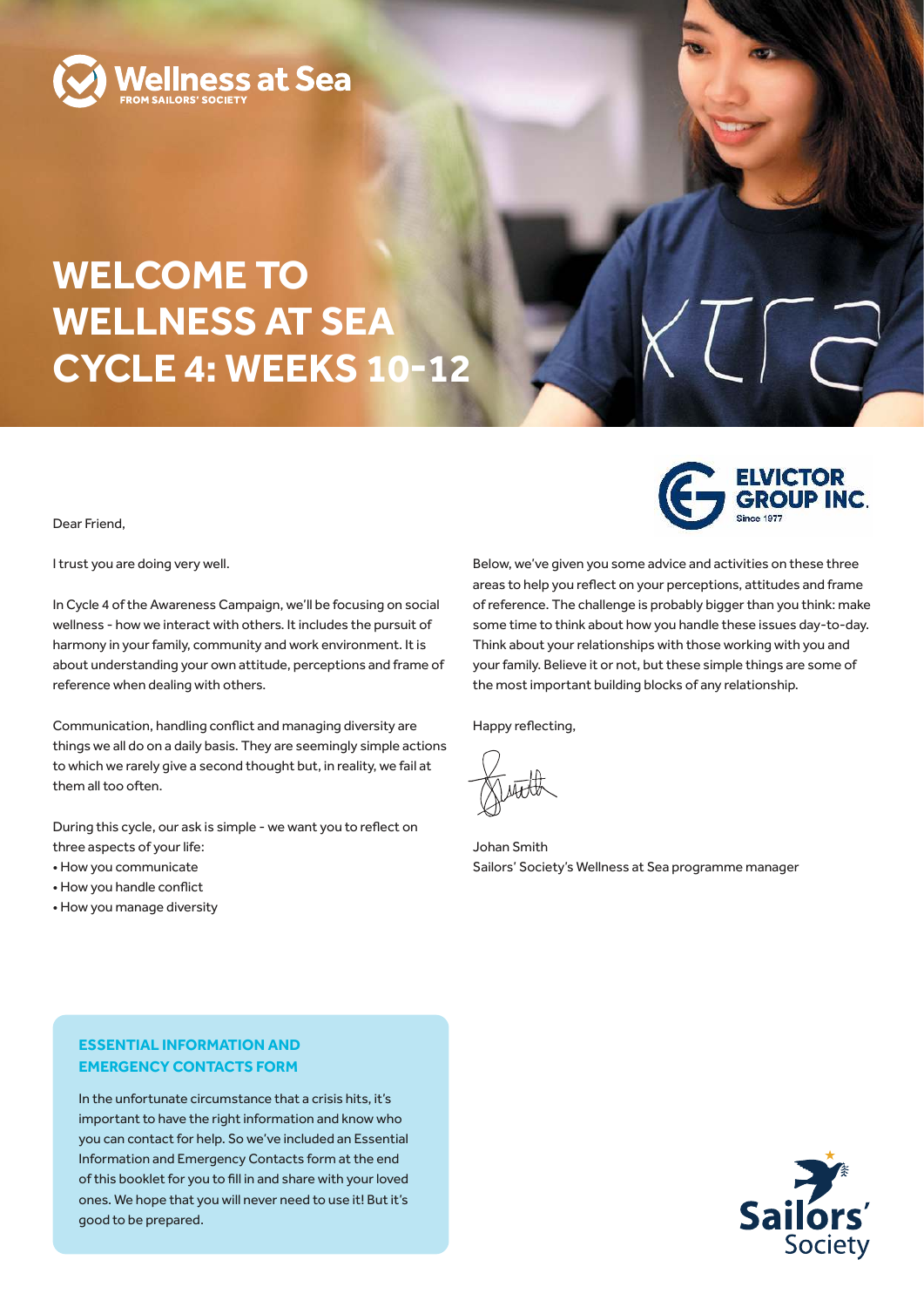

### **THE SEVEN SECRETS OF GREAT COMMUNICATION**

Good communication can make a huge difference to your experience of life, at home and at sea.

If you can communicate well, you can help others to really understand you – whether you're sharing your opinions or concerns, explaining what you want or asking for advice.

Effective communication can reduce misunderstandings, assumptions, frustrations and conflict with others, helping to improve your work and personal relationships.

Here are seven tips to becoming a better communicator:

#### **1. Active listening**

Avoid distractions when someone is talking to you - and remember that culture, language, beliefs, attitudes, expectations and intentions act as a filter from what is being said to what is understood. Be aware of your filters!

#### **2. Explaining why you want to speak to someone and inviting consent**

This will help the listener to:

- Accept or decline to take part in a specific conversation
- Understand the context (big picture)
- Get ready for what is coming, especially if the topic is emotionally charged
- Understand the role you would like them to play in the conversation

#### **3. Asking the right questions**

Assess which types of questions are right for the conversation you are having:

| <b>CLOSED QUESTIONS</b>                              | <b>OPEN ENDED QUESTIONS</b>                           |
|------------------------------------------------------|-------------------------------------------------------|
| Give facts                                           | Encourage large and more<br>elaborate explanations    |
| <b>Easy</b> to answer                                | Allow the responder to think<br>and reflect           |
| <b>Quick</b> to answer                               | Give room to express opinions<br>and feelings         |
| Give the questioner control<br>over the conversation | Hand control of the conversation<br>to the respondent |

#### **4. Expressing yourself clearly and completely**

Use "I statements" to help your conversation partner understand what you are thinking, feeling and wanting. For example:

- When I saw/heard…
- I felt
- Because I… (need, want, interpret, associate, etc)
- And now I want (then I wanted)…
- So that (in order to)…

#### **5. Having an attitude of gratitude**

To build more satisfying relationships with the people around you, express more appreciation, delight, affirmation, encouragement and gratitude.

#### **6. Adopting a learning perspective**

Be more aware of the benefits of good conversations and how they help to express and create our character as we listen and speak. They help us to become more aware, competent, wise, honest, sincere, genuine, caring, compassionate, accepting and forgiving.

#### **7. Translating criticism and complaints into a request for change**

Help your listeners respond to your request by clearly explaining what you want. Also, when you are receiving criticism and complaints from others, try to understand what they are asking you to change and repeat this back to them so that there is no confusion.



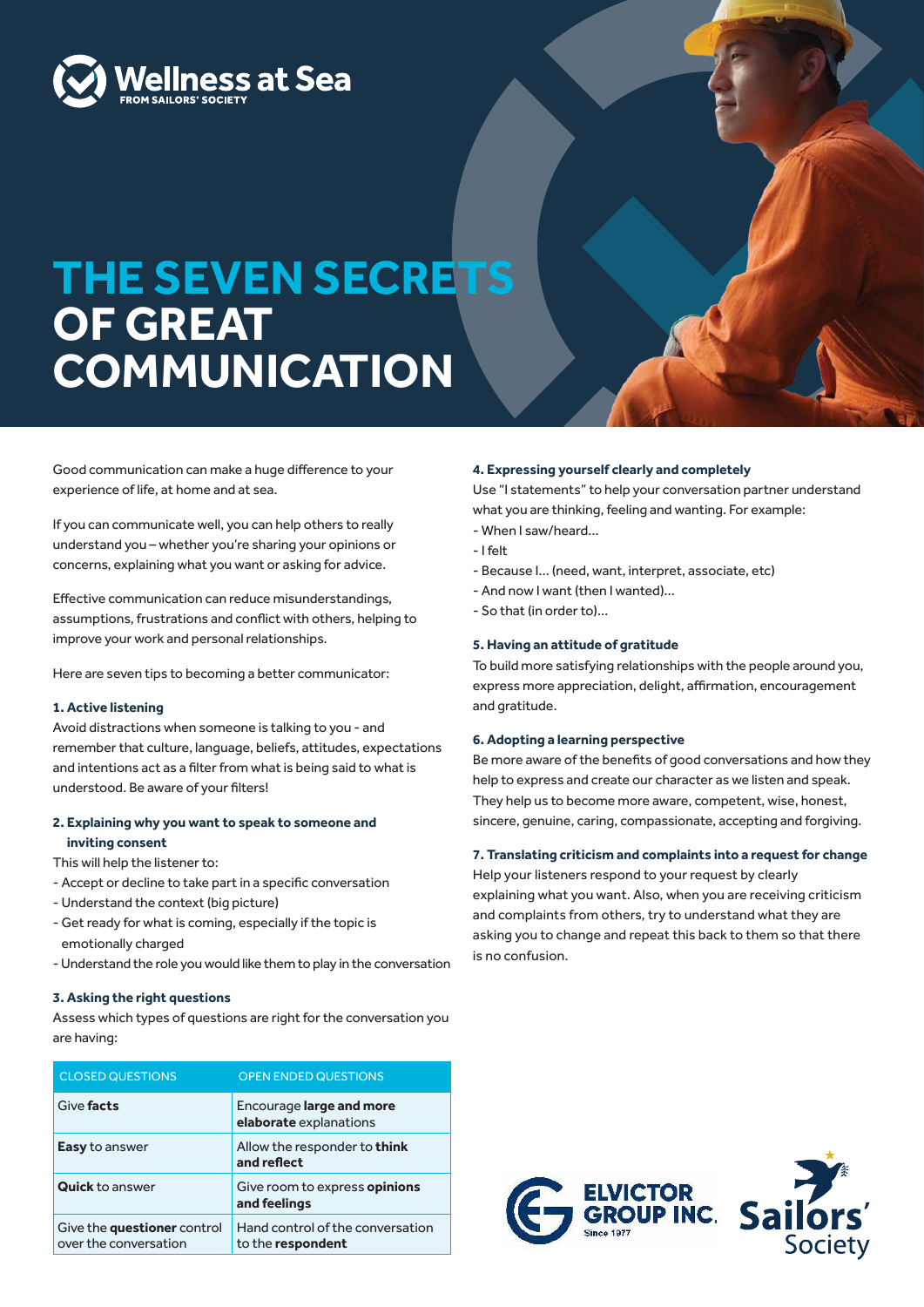

# **CALM THE STORM**

**Conflict can be upsetting for everyone involved and cause difficulties. Here are some useful tips to keep your relationships on an even keel, both at home and at sea:**

- Check the source of the conflict
- Ask what you can do to resolve it
- Actively listen to what others have to say
- Show empathy and respect towards others, even if they don't share your point of view
- Take personal responsibility for your role in the conflict
- Don't be afraid to recognise if you are mistaken
- Work towards a positive solution that is mutually beneficial and collaborative



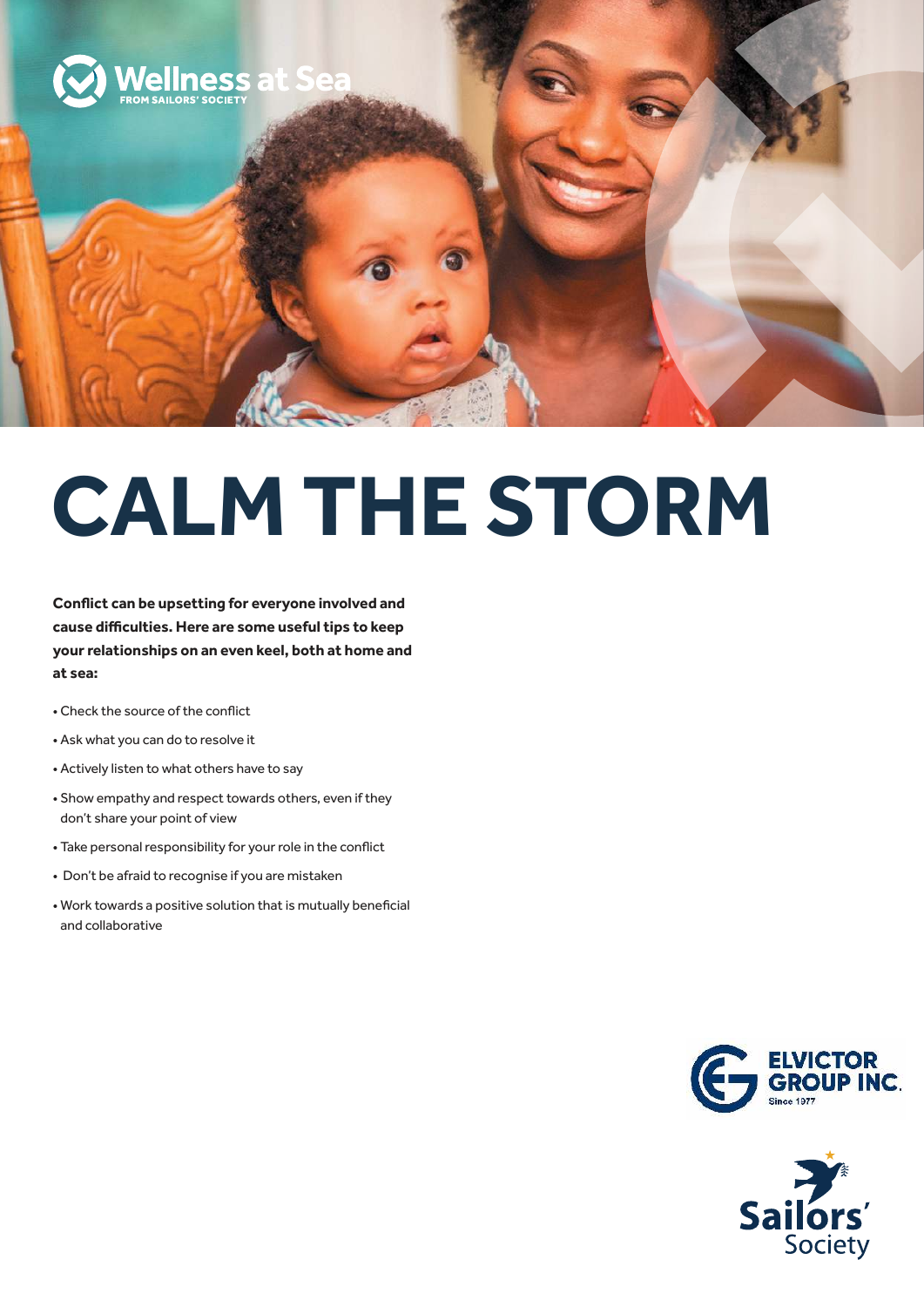

## **WHAT DO YOU SEE?**

#### **IT'S EASY TO JUDGE SOMEONE BECAUSE OF HOW THEY LOOK.**













Ships are some of the most diverse workplaces in the world. By working well with people from other backgrounds and cultures, you can have a much better career at sea.

A great first step is to look past the stereotypes and get to know the rest of your crew. You might have more in common than you think!







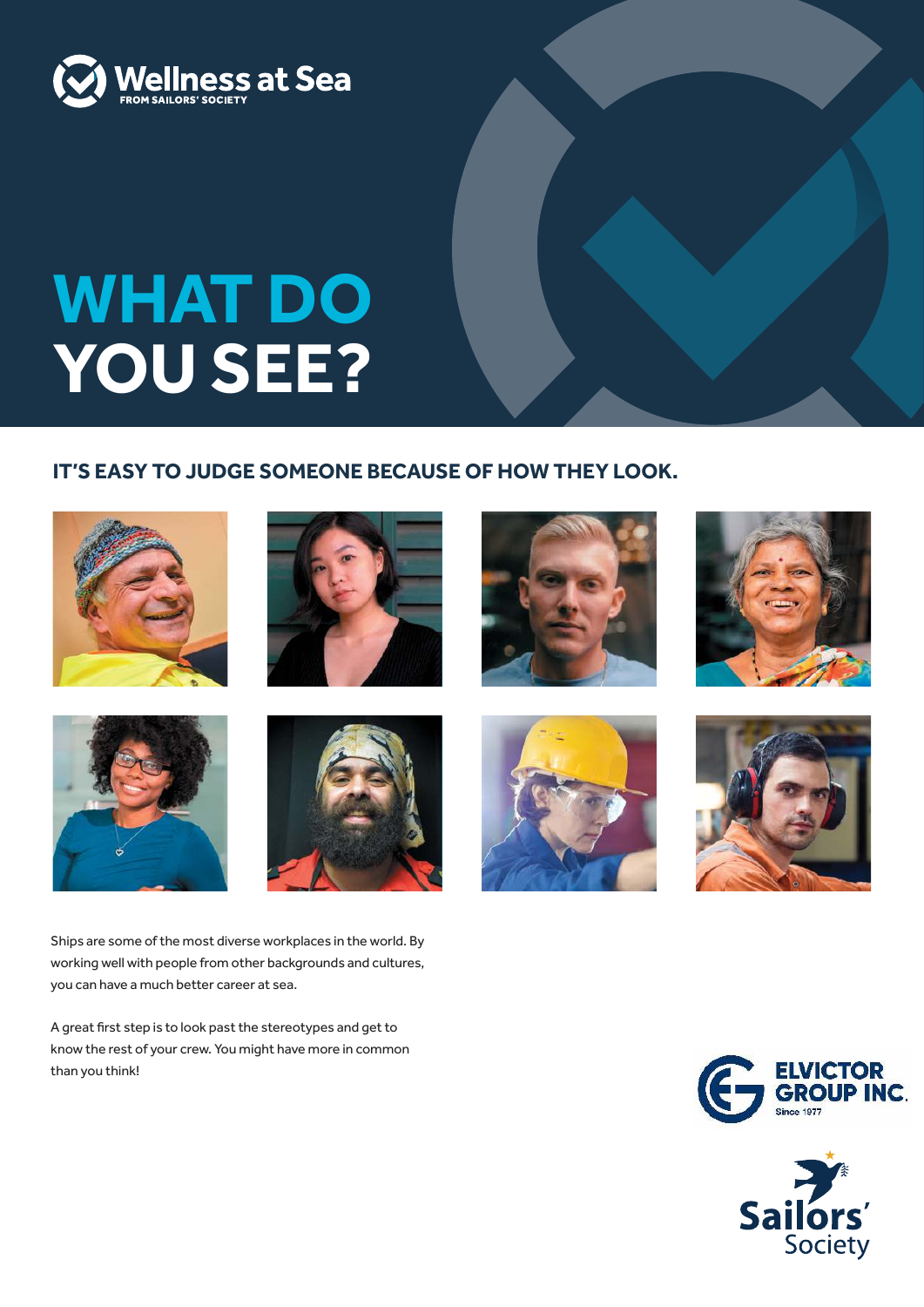

## **ARE YOU EXPERIENCING A CRISIS?**

Sailors' Society's Crisis Response Network can provide you with rapid response trauma care and counselling service whenever you are experiencing a crisis.

#### **REGIONAL CONTACTS:**

**AFRICA** 

**EUROPE** 

Rev J.D. van Schalkwyk: 0027 8330 18022 Marc Schippers: 0032495 185691 **THE PHILIPPINES** Cathy Paeste: 0063 9175 782 118

**ASIA**

Gavin Lim: 0065 9222 4600 **INDIA** Manoj Joy: 0091 9884 140950

#### **Need help?**

Email **crisis@sailors-society.org** visit **www.facebook.com/SailorsSocietyCRN**, or go to **www.sailors-society.org/support-for-seafarers**





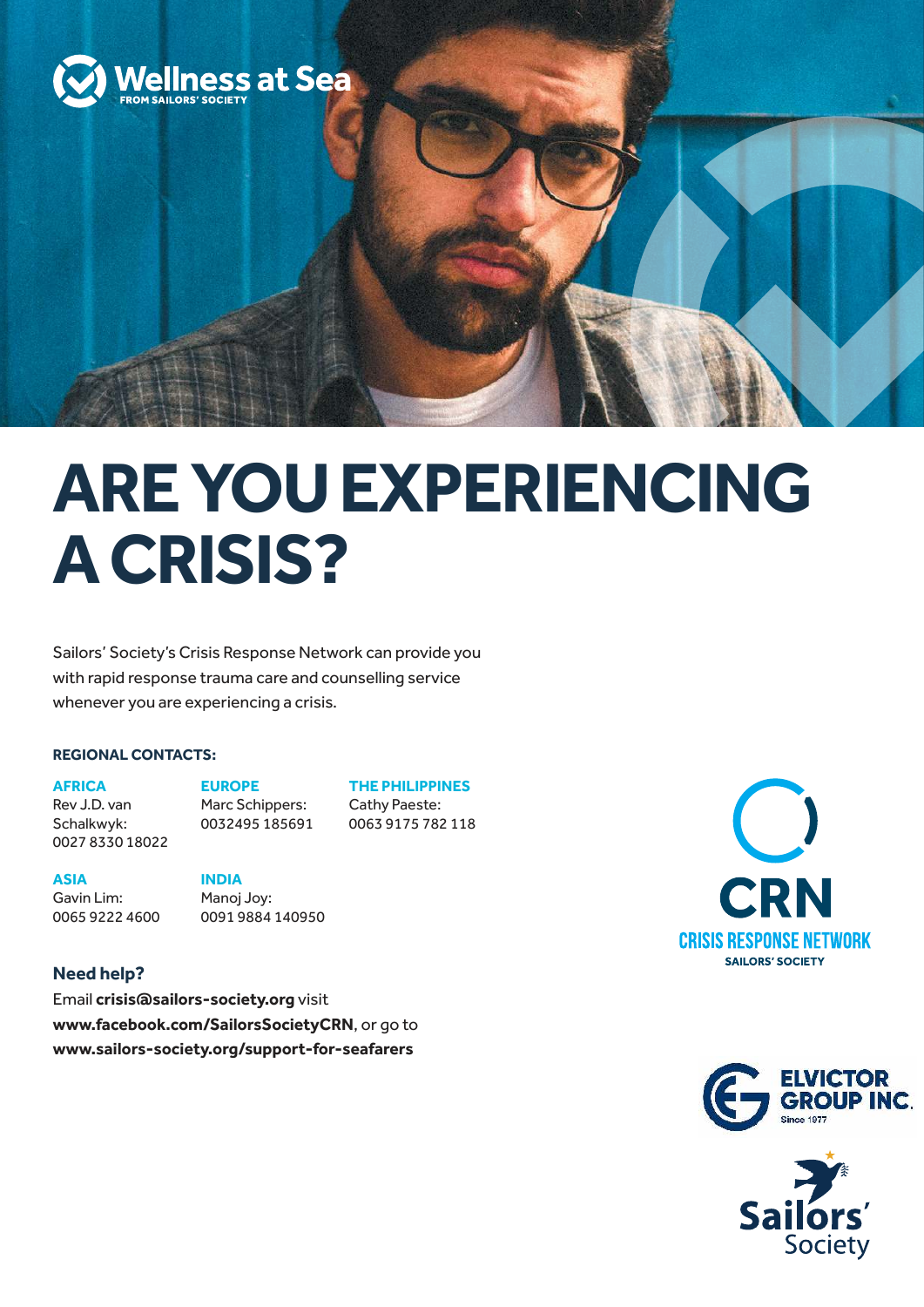

### **ESSENTIAL INFORMATION AND EMERGENCY CONTACTS**

| Name:                                                                                   | <b>Ship details:</b>                      |
|-----------------------------------------------------------------------------------------|-------------------------------------------|
| <b>Company:</b>                                                                         | Name:                                     |
| Name:                                                                                   | <b>IMO Number:</b>                        |
| <b>Address:</b>                                                                         | Flag:                                     |
| <b>Phone number:</b>                                                                    | Countries and ports I am likely to visit: |
| Does my company have a family liaison officer? (please tick)<br><b>YES</b><br><b>NO</b> |                                           |
| IF YES: You can contact my company's family liaison officer at:                         |                                           |
| Name:                                                                                   |                                           |
| <b>Contact details:</b>                                                                 |                                           |
| IF NO: In a case of emergency contact the following<br>person at my company:            |                                           |
| Name:                                                                                   |                                           |
| <b>Contact details:</b>                                                                 |                                           |
| <b>Ship details:</b>                                                                    |                                           |
| Name:                                                                                   |                                           |
| <b>IMO Number:</b>                                                                      |                                           |
| Flag:                                                                                   |                                           |
| Countries and ports I am likely to visit:                                               | ELVICTOR<br>GROUP ING                     |
|                                                                                         | Sailors'                                  |
|                                                                                         |                                           |